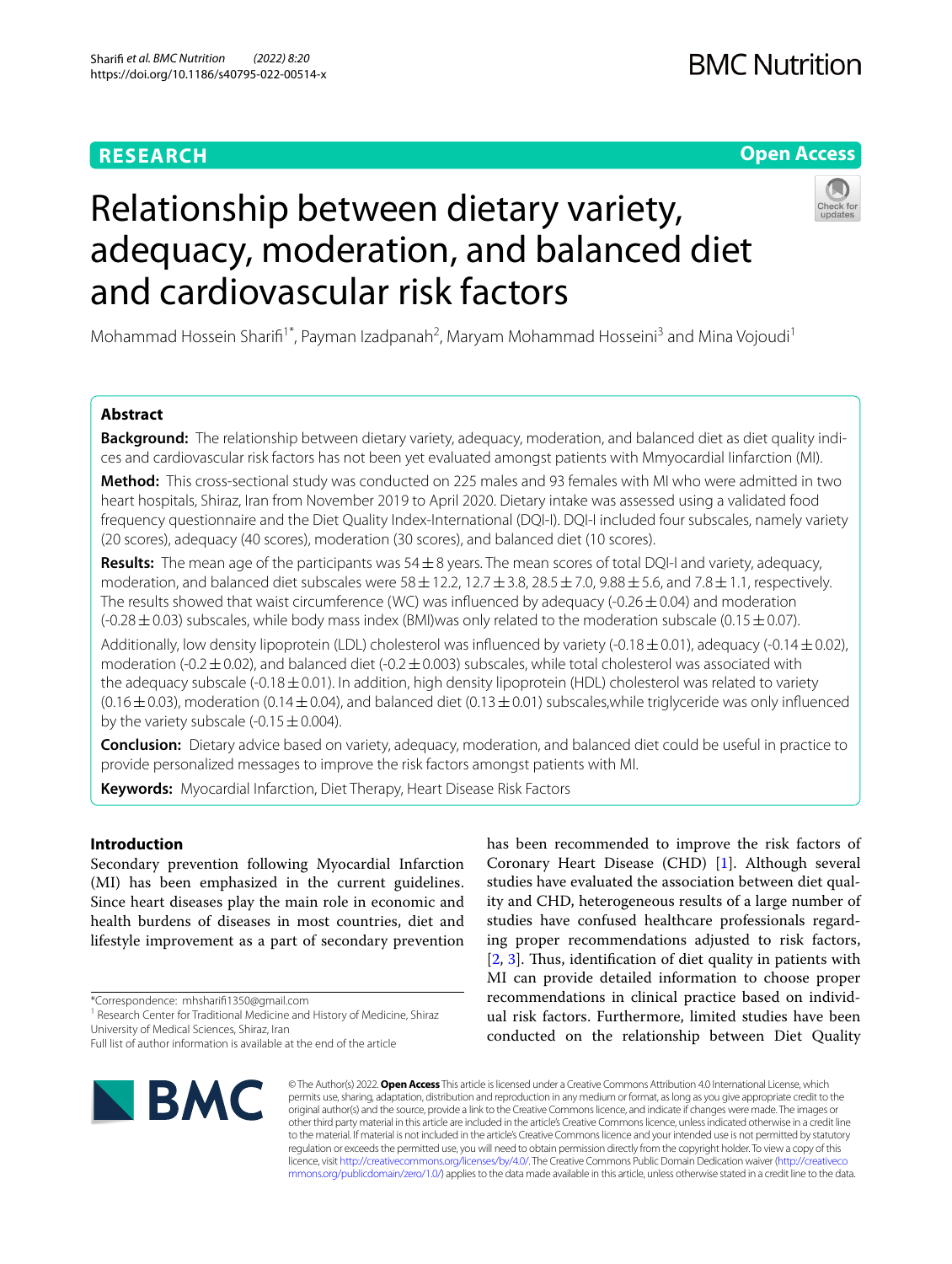Index-International (DQI-I) and its subscales (variety, adequacy, moderation, and balanced diet) and CHD risk factors among patients with MI  $[4]$  $[4]$ . The dietary problems recognized by the DQI-I may be valuable in developing strategies to enhance public health prevention program [[5\]](#page-8-4). Hence, the evaluation of the relationship between diet quality indicators and cardiovascular risk factors may help improve secondary prevention programs at both national and local levels.

Contradictory results have also been obtained in large prospective cohort studies examining the association between CHD and diet. Such conficting results have caused confusion among healthcare providers regarding CHD prevention strategies and advice for MI patients. For example, previous studies indicated that Saturated Fatty Acid (SFA) was related to increased LDL cholesterol level as a CHD risk factor. Therefore, health providers have been recommended to decrease the food sources of SFA. Nonetheless, at least three major review studies showed no relationships between SFA and CHD [\[6](#page-8-5)[–8](#page-8-6)]. On the other hand, some studies recommended that the substitution of carbohydrates with SFA could be advantageous in the improvement of lipid profles [[9](#page-8-7)]. In contrast, Mozafarian et al. revealed an increase in the CHD risk factors after replacing carbohydrates with SFA in the diet  $[10]$  $[10]$ . Therefore, further research is required to determine the association between DQI-I and its subscales (variety, adequacy, moderation, and balanced diet) and CHD, which can provide important information for resolving the aforementioned conficting results.

The association between diet and CHD is very complex and cannot be attributed to a single food item or nutrient [[11,](#page-8-9) [12\]](#page-8-10). Besides, indices fore the assessment of the relationship between diet and CHD risk factors have changed over time. Historically, research on the relationship between diet and CHD focused on a single food or nutrient [[4\]](#page-8-3). Accordingly, dietary risk factors for CHD were high-SFA diets and low intake of Polyunsaturated Fatty Acids (PUFA), Monounsaturated Fatty Acids (MUFA), vegetables, fruits, and fber. More recently, however, the focus has shifted towards the indicators of overall diet quality and dietary patterns to present the nature of diets in the population  $[12-14]$  $[12-14]$  $[12-14]$ . In this context, diet quality subscales such as variety, adequacy, moderation, and balanced diet that assesses the multidimensional components of the diet, are useful in describing the diet quality and providing the quantitative measures of overall intake relative to dietary guidelines. They can also be used to evaluate the association between diet and risk of chronic diseases [\[13](#page-8-12)]. For instance, Carmen Fernandez et al. demonstrated that variety was associated with Body Mass Index (BMI). Thus, dietary variety was recommended for improving BMI. Overall, using diet quality indices,

researchers and clinicians have been able to develop a comprehensive approach in diet modifcation in secondary prevention and to tailor the message based on every risk factor amongst patients with MI. Overall, studies have indicated that CHD risk factors infuenced diet. Since limited studies have been done on the relationship between dietary variety, adequacy, moderation, and balanced diet as diet quality indices and cardiovascular risk factors among patients with MI, the present study aims to assess the association between dietary variety, adequacy, moderation, and balanced diet and CHD risk factors to provide insight as to where diets need to be improved and to tailor the message based on every risk factor.

## **Method**

### **Design**

This cross-sectional study was conducted on 225 male and 93 female MI patients who were admitted in two specialized heart hospitals from November 2019 to April 2020. The study sample size was calculated based on a previous study [[15\]](#page-8-13) and the participants were selected via convenience sampling. The inclusion criteria of the study were not having used any diet therapies in the past 12 months, not having consumed lipid lowering drugs and antioxidants, and not sufering from documented psychological diseases. No exclusion criteria were considered. The participants were required to complete the sociodemographic data questionnaire (gender, age, education level, etc.) and Food Frequency Questionnaire (FFQ) two weeks after the onset of MI.

Anthropometric parameters were assessed at the time of enrollment. Height was measured using a wallmounted stadiometer to the nearest centimeter while the participants were barefoot. In addition, body weight was measured to the nearest 0.1 kg using a SECA model 770 digital weighing scale (SECA, Hamburg, Germany) while the participants wore light clothes. Then, BMI was calculated by determining the ratio of weight to height squared (kg/m2). Accordingly, BMI>30 kg/m2 was considered obesity for both males and females [[16\]](#page-8-14). Waist Circumference (WC) was measured using a measuring tape while the patients were in standing position. It was measured at the arrows point between the lower costal margin and the superior iliac crest. In this regard, cutof points of 102 cm in males and 88 cm in females were considered increased risk for CHD or abdominal obesity [[16\]](#page-8-14). After all, the ideal weight was calculated using Hamwi's formula, [[17\]](#page-8-15),and energy requirement was computed via Harris-Benedict Eq. [[18\]](#page-8-16).

#### **Measurements of food intake and diet quality**

Dietary intake was assessed using the FFQ whose validity and reliability have been confrmed previously [\[19](#page-8-17)].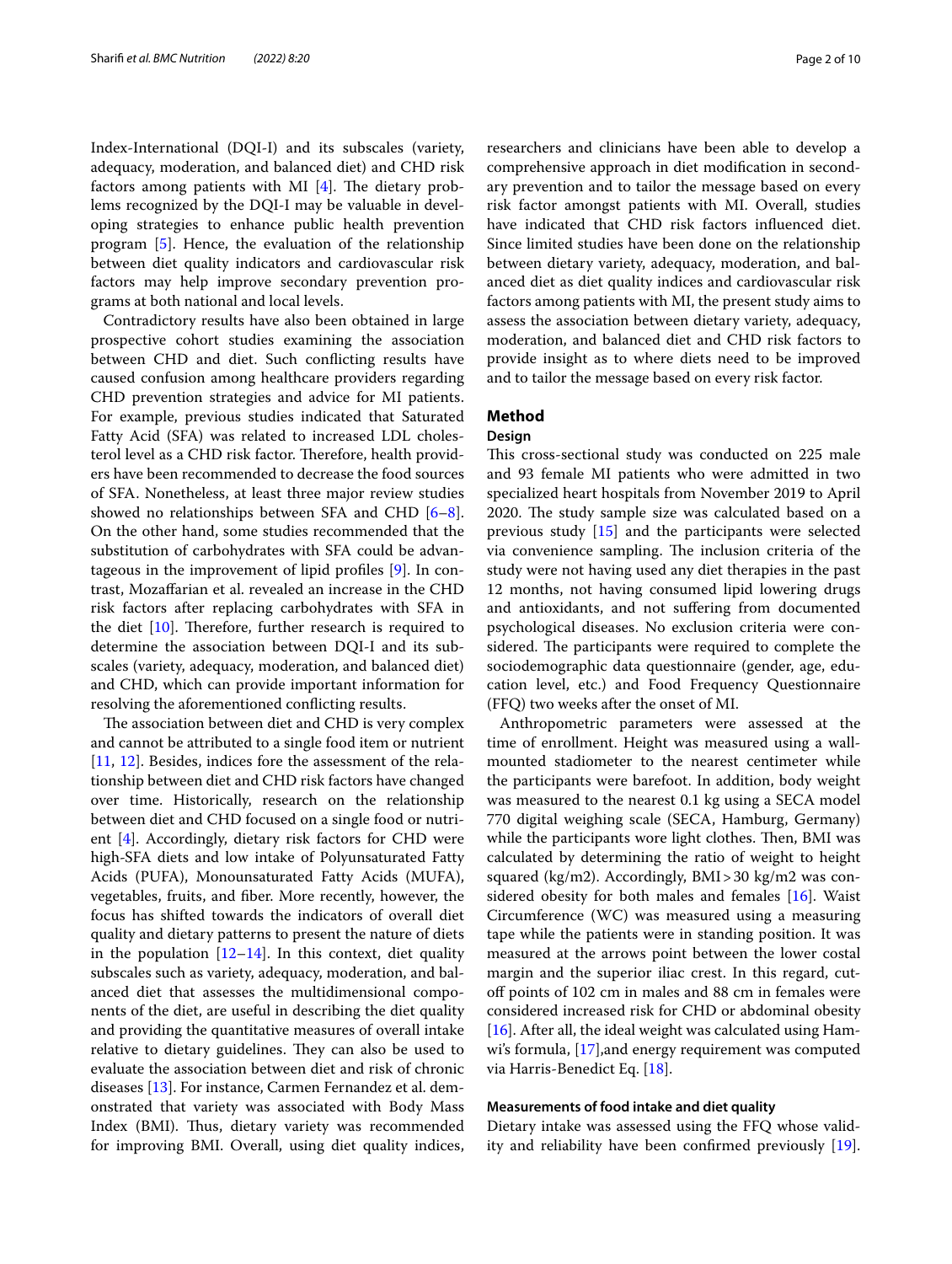The 168-item semi-quantitative FFQ was applied to obtain information on dietary intake over the past year. The nutritional values of the foods reported in the FFQ were analyzed using Nut4 (a computer program for performing a computer-aided nutritional analyze program) followed by the SPSS statistical software, version 22. Afterwards, using the Nut4 output, DQI-I score was computed for each individual  $[13]$  $[13]$ . The valid and reliable DQI-I has been used in diferent studies performed in Iran [\[20](#page-8-18)] and around the world [[20](#page-8-18), [21](#page-9-0)]. DQI-I gave detailed evaluation of food components and could identify dietary problem areas. This index measured the overall diet quality based on the consumption of food groups and intake of nutrients related to chronic diseases. DQI-I focused on four major aspects, namely variety (0–20 points), adequacy (0–40 points), moderation  $(0-30 \text{ points})$ , and balanced diet  $(0-10 \text{ points})$ . The sum of scores of these four categories could range from 0 to 100, representing the worst and the best possible scores, respectively (Table [2\)](#page-5-0). According to the criteria proposed by Kim et al., total scores below 60% refected poor-quality diets [[13\]](#page-8-12). It should be noted that all calculations were adjusted for total energy intake, and implausible energy intakes (i.e.,<500 kcal/day or>4500 kcal/day) were excluded [\[22](#page-9-1)].

#### **Measurements of physical activity**

International Physical Activity Questionnaire (IPAQ) is a valid and reliable instrument designed primarily for adults (age range of  $15-69$  years) [\[23](#page-9-2)]. The IPAQ face-toface interview format was used to assess the participants' habitual physical activity during seven days before MI. Additionally, energy consumption was calculated based on the second edition of codes and Metabolic Equivalent (MET) values. The IPAQ data were converted to MET scores (MET-min per week) for each type of activity by multiplying the number of minutes dedicated to each activity class by the specifc MET score for that activity. Moreover, based on the revised scoring protocol in 2005, physical activity levels were categorized into three levels as follows: high (at least 3000 MET-minutes/week), moderate (at least 600 MET-minutes/week, and low (less than 600 MET-minutes/week).

Measurements of lipid profle: Bloods samples were taken from each patient within 24–48 h after MI. After centrifugation, the sera were separated and serum biomarkers were measured in centralized nutrition laboratories by standard, validated methods. Low Density Lipoprotein-Cholesterol (LDL-C), High Density Lipoprotein-Cholesterol (HDL-C), Triglyceride (TG), and total cholesterol levels were measured through enzymatic colorimetric method using enzymatic kits (Pars Azmoon, Company, Iran). Moreover, abnormal lipoprotein levels were determined based on the national cholesterol education Adult Treatment Panel III (ATP III) diagnostic criteria [[16\]](#page-8-14).

#### **Satistical analysis**

The data were expressed as mean $\pm$ standard deviation for numeric variables and as frequency or proportion for categorical ones. Kolmogorov–Smirnov test was used for testing the normal distribution of the data. Additionally, distribution of the relevant variables was assessed for outliers or aberrant distributions. Mann–Whitney test, ANOVA, and t-test were used to compare the study groups regarding the variables. Moreover, linear regression model with backward elimination method was employed to assess the associations between the total diet quality, variety, adequacy, moderation, and balanced diet and BMI, WC, LDL cholesterol, HDL cholesterol, total cholesterol, and TG levels. The covariates used in the model for linear regression analysis included blood pressure, total energy intake, physical activity per week, education level, smoking status, and BMI. It should be mentioned that BMI was controlled for all the covariates, except for BMI. All analyses were done using the SPSS statistical software, version 22 and  $p \leq 0.05$  was considered statistically signifcant.

#### **Result**

A summary of the study process has been depicted in Fig. [1](#page-3-0). The baseline characteristics of the 318 MI patients with the mean age (SD) of  $54\pm8$  years have been pre-sented in Table [1](#page-4-0). The relationships between the patients' baseline characteristics and diet quality subscales have also been shown in Table [1](#page-4-0). The results revealed signifcant relationships between diet variety and gender, obesity, LDL cholesterol, total cholesterol, and HDL cholesterol. Dietary adequacy and moderation were also signifcantly associated with gender, education level, LDL cholesterol, total cholesterol, and HDL cholesterol. Additionally, signifcant relationships were detected between balanced diet and education level, TG level, and HDL cholesterol. Further details have been provided in Table [1](#page-4-0).

The mean DQI score of the patients was  $58 \pm 12.2$  out 100. Accordingly, 62.2% of the patients had low total diet quality (total scores below 60). In addition, the mean scores of the variety, adequacy, moderation, and balanced diet subscales of the DQI were  $12.7 \pm 3.8$  (out of 20),  $28.5 \pm 7.0$  (out of 40),  $9.88 \pm 5.6$  (out of 30), and  $7.8 \pm 1.1$ (out of 10), respectively (Table [2](#page-5-0)).

The relationships between the total diet quality and cardiovascular diseases risk factors have been depicted in Table [3.](#page-6-0) Accordingly, there were signifcant linear relationships between the total diet quality and BMI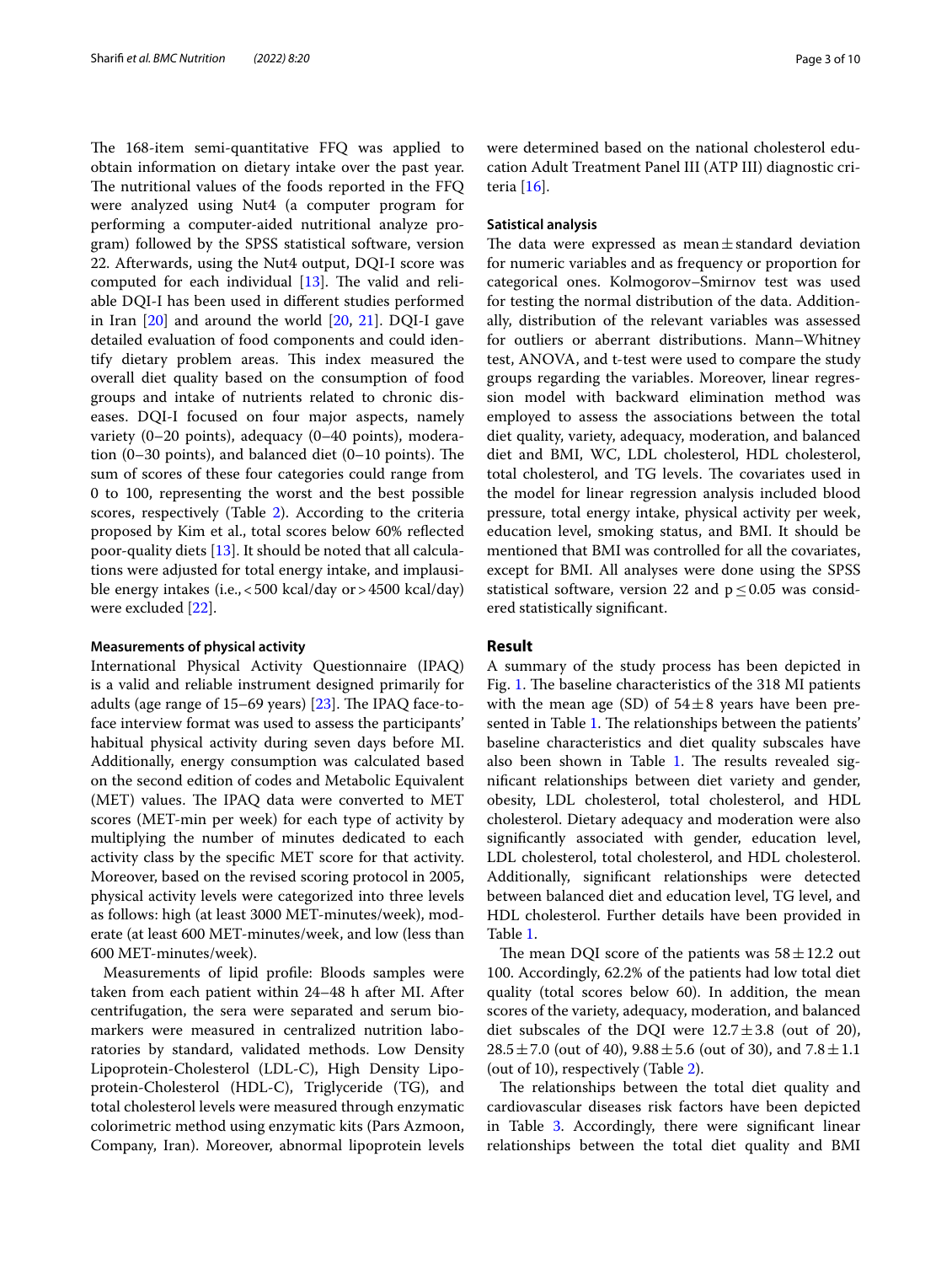

<span id="page-3-0"></span>(*p*=0.009), WC (*p*<0.001), LDL- cholesterol (*p*<0.001), total cholesterol  $(p=0.002)$ , and HDL- cholesterol  $(p=0.001)$ .

The associations between the diet quality subscales and cardiovascular diseases risk factors have been presented in Table [4.](#page-7-0) The results demonstrated that each cardiovascular risk factor was infuenced by certain subscales of DQI. Accordingly, WC was infuenced by the adequacy and moderation subscales of DQI, while BMI was only related to the moderation subscale. LDL-C was infuenced by variety, adequacy, moderation, and balanced diet subscales, while total cholesterol was associated with the adequacy subscale. Finally, HDL- cholesterol was related to the variety, moderation, and balanced diet subscales,while and TG was only infuenced by the variety subscale.

## **Discussion**

The association between diet and CHD is very complex and recently, the focus has shifted towards the indicators of overall diet quality and dietary patterns to present the

nature of diets. The present study findings showed that LDL was infuenced by variety, adequacy, moderation, and balanced diet subscales, while total cholesterol was associated with the adequacy subscale. In addition, HDL cholesterol was related to variety, moderation, and balanced diet subscales and triglyceride was only infuenced by the variety subscale.

One of the important fndings of the current study was that 62.8% of the participants had low total quality scores, and 850 kcal extra calories were averagely consumed per day. Based on the criteria proposed by Kim et al., the mean score of DQI was low in the current study. Consistently, the prior studies indicated that the mean score of DQI was  $59.8 \pm 11.7$  in patients with acute coronary syndrome [\[24\]](#page-9-3),  $68.9 \pm 8.2$  in patients with diabetes [\[21](#page-9-0)],  $59.1 \pm 0.14$  in the normal population in the United States, and  $60.5 \pm 0.11$  in the normal population in China [\[13](#page-8-12)]. However, considerably diferent results were obtained regarding the moderation subscale (Table [2\)](#page-5-0). The mean score of the moderation subscale was  $9.88 \pm 5.6$  in the current study, but  $14.3 \pm 0.08$  in the normal population in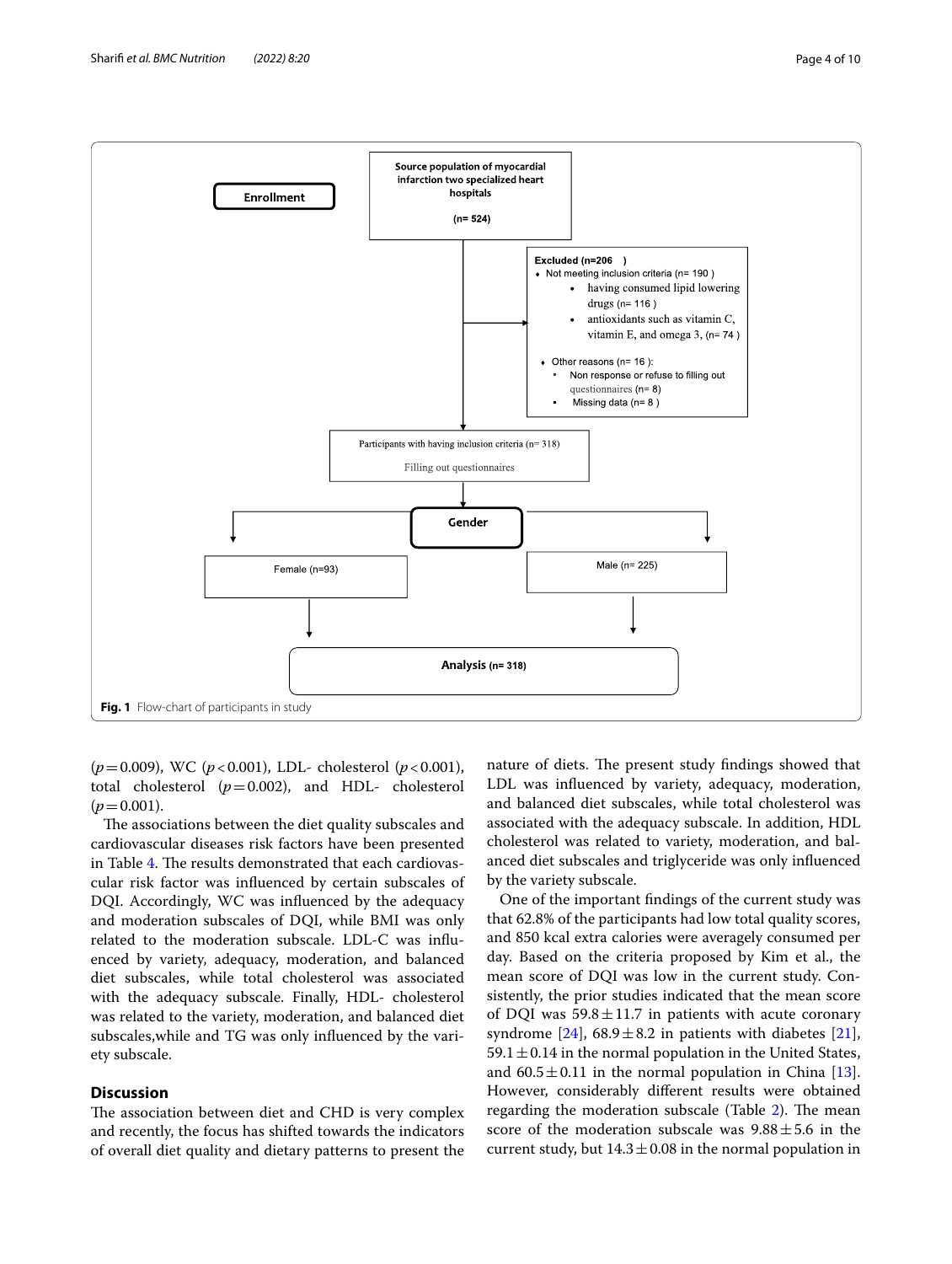<span id="page-4-0"></span>

| <b>Variables</b>                                            |             |                   | Variety             | Adequacy                 | Moderation               | <b>Balanced diet</b>     |
|-------------------------------------------------------------|-------------|-------------------|---------------------|--------------------------|--------------------------|--------------------------|
|                                                             | $N = 318$   | Classified        | $N = 318$           | $N = 318$                | $N = 318$                | $N = 318$                |
| Age (years) (mean $\pm$ SD)                                 | $54 \pm 8$  | <60               | 13.29 ± 2.87        | $28.82 \pm 6.74$         | $8.65 \pm 5.89$          | $7.88 \pm 1.32$          |
|                                                             |             | $40 - 65$         | $12.63 \pm 3.89$    | $29.13 \pm 7.12$         | $5.66 \pm 0.33$          | $7.80 \pm 1.16$          |
|                                                             |             | >65               | $15.01 \pm 2.35$    | $27.50 \pm 7.27$         | $4.79 \pm 1.28$          | $8.14 \pm 1.23$          |
|                                                             |             |                   | $P = 0.063^a$       | $P = 0.698$              | $P = 0.607$ <sup>a</sup> | $P = 0.546^{\circ}$      |
| Married (%) (number)                                        | 92.7% (295) | Single            | $10.96 \pm 5.12$    | $27.50 \pm 5.70$         | $7.8 \pm 5.4$            | $7.9 \pm 1.2$            |
|                                                             |             | Married           | $12.93 \pm 3.64$    | $29.18 \pm 7.19$         | $9.9 \pm 5.7$            | $7.79 \pm 1.12$          |
|                                                             |             |                   | $P = 0.066^b$       | $P = .170^{b}$           | $P = .001^{\circ}$       | $P = .239^b$             |
| Gender (Male) (%) (number)                                  | 65.4% (208) | Male              | $12.2 \pm 3.9$      | $28.1 \pm 6.5$           | $7.8 \pm 5.4$            | $7.9 \pm 1.2$            |
|                                                             |             | Female            | $13.8 \pm 3.5$      | $30.9 \pm 7.7$           | $9.9 \pm 5.7$            | $7.7 \pm 1.2$            |
|                                                             |             |                   | $P < .001^c$        | $P = 0.002^b$            | $P = .001c$              | $P = .317^c$             |
| Education level (%) (number)                                | 56.6 (180)  | Below high school | $12.58 \pm 3.61$    | $27.48 \pm 6.7$          | $7.65 \pm 5.18$          | $7.61 \pm 1.11$          |
|                                                             | 18.8 (60)   | High school       | $12.55 \pm 3.93$    | $29.62 \pm 7.05$         | $8.69 \pm 5.7$           | $8.05 \pm 1.13$          |
|                                                             | 24.5 (78)   | Academic          | $13.51 \pm 7.97$    | $31.1 \pm 7.32$          | $10.06 \pm 6.11$         | $7.82 \pm 1.28$          |
|                                                             |             |                   | $P = 0.190^a$       | $P = 0.001$ <sup>a</sup> | $P = 0.015$ <sup>a</sup> | $P = 0.011$ <sup>a</sup> |
| Smoker (%) (number)                                         | 8.5% (27)   | Yes               | $13.85 \pm 4.26$    | $29.44 \pm 6.84$         | $8.89 \pm 5.61$          | $8.15 \pm 0.95$          |
|                                                             |             | No                | $12.67 \pm 3.76$    | $29.01 \pm 7.12$         | $8.52 \pm 5.65$          | 7.79±1.84                |
|                                                             |             |                   | $P = 0.123^c$       | $P = 0.758^b$            | $P = 0.743c$             | $P = 0.125c$             |
| <b>Obesity</b> (BMI (kg/m <sup>2</sup> ) > 30) (%) (number) | 21.4% (68)  | $<$ 30            | $13.01 \pm 3.8$     | $29.30 \pm 6.9$          | $8.68 \pm 5.61$          | 7.79±1.18                |
|                                                             |             | $>30$ :           | $11.90 \pm 3.77$    | $28.06 \pm 7.73$         | $8.06 \pm 5.75$          | $7.91 \pm 1.13$          |
|                                                             |             |                   | $P = 0.036^c$       | $P = 0.203^c$            | $P = 0.434^c$            | $P = 0.465^{\circ}$      |
| LDL > 130 mg/dl (%) (number)                                | 31% (98)    | < 130             | $13.24 \pm 3.75$    | 30.79 ± 7.10             | $10.01 \pm 5.81$         | 7.79±1.22                |
|                                                             |             | >130              | $11.68 \pm 3.75$    | $25.01 \pm 5.18$         | $>130:5.19 \pm 3.33$     | $7.63 \pm 1.02$          |
|                                                             |             |                   | $P = 0.001^{\circ}$ | $P < .001^c$             | P < .001 <sup>c</sup>    | $P = 0.053^c$            |
| $TG > 150$ mg/dl $(% )$ (number)                            | 64% (203)   | < 150             | $12.76 \pm 3.74$    | $29.52 \pm 7.13$         | $9.03 \pm 5.68$          | $8.09 \pm 1.19$          |
|                                                             |             | >150              | $11.68 \pm 3.75$    | 28.77 ± 7.07             | $8.28 \pm 5.61$          | $7.67 \pm 1.13$          |
|                                                             |             |                   | $P = 0.001^c$       | $P = 0.365^c$            | $P = 0.255^c$            | $P = 0.002^c$            |
| Total cholesterol > 200 mg/dl (%) (number)                  | 44.7% (142) | < 200             | $13.57 \pm 3.60$    | $30.96 \pm 7.32$         | $9.86 \pm 5.87$          | $8.09 \pm 1.19$          |
|                                                             |             | >200              | $11.74 \pm 3.84$    | $26.61 \pm 5.98$         | $6.88 \pm 4.86$          | $7.67 \pm 1.13$          |
|                                                             |             |                   | $P < .001^c$        | $P < .001^c$             | P < .001 <sup>c</sup>    | $P = 0.002^c$            |
| HDL for males $\leq$ 40 mg/dl (%) (number)                  | 21.7% (69)  | < 40              | $10.74 \pm 3.80$    | $27.34 \pm 5.50$         | $6.77 \pm 4.82$          | $7.62 \pm 1.36$          |
|                                                             |             | >40               | $12.65 \pm 3.78$    | $28.29 \pm 6.78$         | $6.88 \pm 5.59$          | $7.94 \pm 1.08$          |
|                                                             |             |                   | $P < .001^c$        | $P = 0.007c$             | $P = .001c$              | $P = 0.037c$             |
| <b>HDL for females</b> $\leq$ 45 mg/dl (%) (number)         | 37% (117)   | $<$ 45            | $14.01 \pm 2.59$    | $25.42 \pm 5.42$         | $5.75 \pm 3.72$          | $7.17 \pm 1.03$          |
|                                                             |             | >45               | $13.78 \pm 3.62$    | $31.53 \pm 7.78$         | $10.50 \pm 5.74$         | $7.80 \pm 1.20$          |
|                                                             |             |                   | $P = .836^c$        | $P = 0.003^c$            | $P = .001c$              | $P = 0.085^{\circ}$      |
| Hypertension history (blood pressure > 130/90) (%)          | 17% (54)    | Yes               | $11.80 \pm 4.80$    | $28.10 \pm 6.14$         | $8.28 \pm 5.61$          | $7.68 \pm 1.10$          |
| (number)                                                    |             | No                | $12.95 \pm 3.58$    | $29.22 \pm 7.25$         | $8.60 \pm 5.65$          | $7.84 \pm 1.83$          |
|                                                             |             |                   | $P = .113^c$        | $P = .255^{c}$           | $P = .715^{c}$           | $P = .366^c$             |

Mean of total energy intake (mean ± SD):2944 ± 449; Percent of carbohydrate intake (gram):58% (435 g); Percent of fat intake (%) (gram): 29% (93.4 g); Percent of protein intake (%) (gram): 13% (90 g)

LDL, low density lipoprotein; HDL, high density lipoprotein; TG, triglyceride. BMI, body mass index

<sup>a</sup> ANOVA Test, <sup>b</sup>Mann-Whitney Test, <sup>c</sup>Independent T-test

the United States and  $18.6 \pm 0.10$  in the normal population in China.

According to Table [2,](#page-5-0) the results related to the adequacy subscale indicated that intake of fruits, vegetables, and fber was lower than 50% of the required level. Previous studies indicated that increased consumption of fruits, vegetables, grains, fber, and protein was positively associated with decreased LDL-C and total cholesterol levels [[25\]](#page-9-4). Besides, the results related to the moderation subscale indicated that the lowest scores were related to SFA, empty calorie foods, and sodium intake. This might be relatively due to the 850 kcal extra calories consumed per day. The results also showed that 36% of the participants had favorable LDL-C levels, which might be due to the moderately high carbohydrate diets (57% of energy). Overall, low carbohydrate diets were not shown to be a health beneft after MI [[26](#page-9-5)].

Increased BMI and WC had deleterious efects on the risk of CHD in both sexes across diverse populations.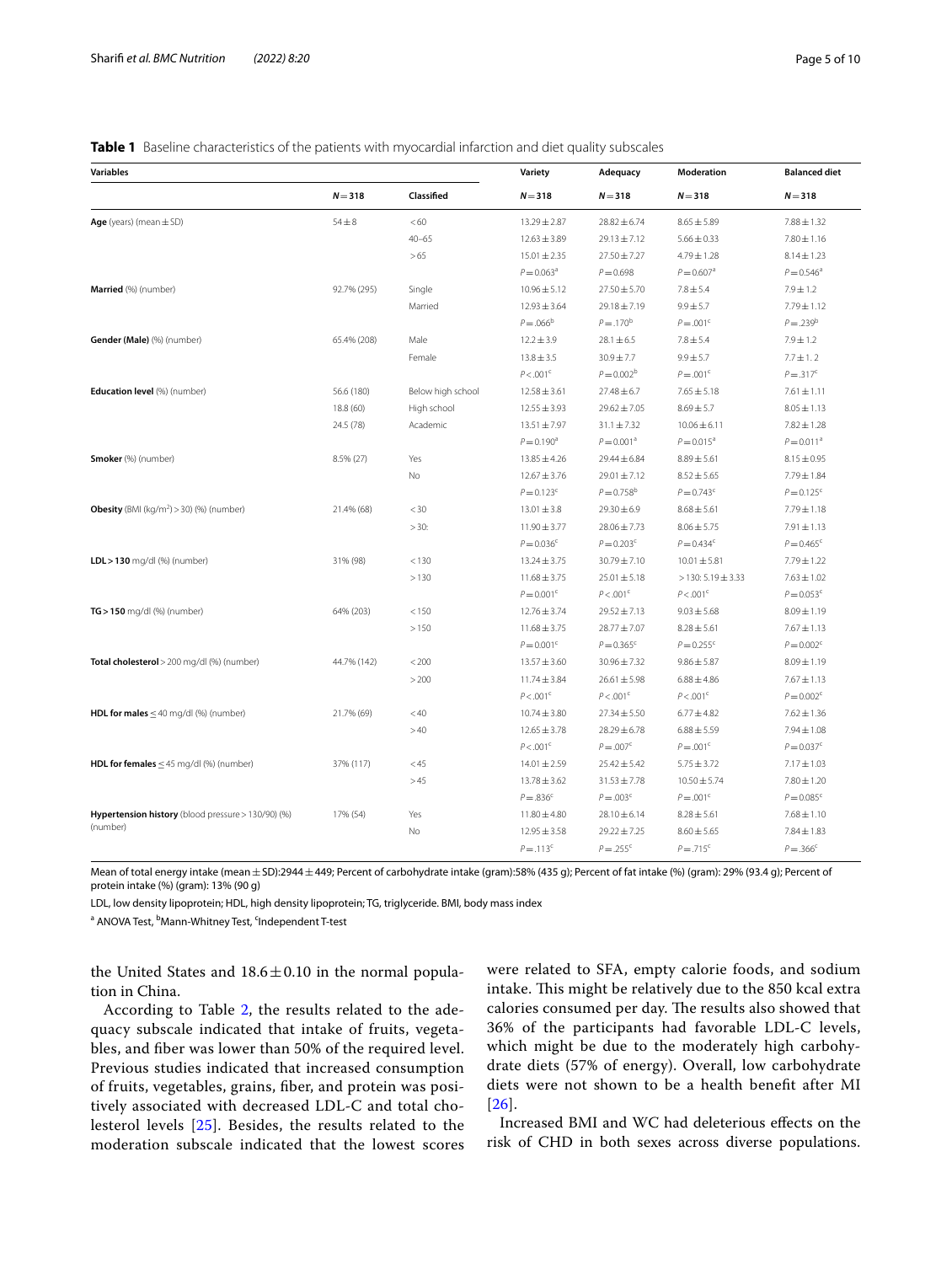<span id="page-5-0"></span>**Table 2** The scores of diet quality and its subscales among the patients with myocardial infarction (*n*=318)

| Component                             |                                                                                         |                | Score Scoring criteria                                 |                |
|---------------------------------------|-----------------------------------------------------------------------------------------|----------------|--------------------------------------------------------|----------------|
| Variety                               |                                                                                         |                |                                                        | $Mean \pm SD$  |
| Variety (totally 20 scores)           | Within-group variety for protein source:                                                | 15             | $\geq$ 1 serving/day from each food group              | $9.9 \pm 3.3$  |
|                                       | Total score of 5                                                                        | 12             | Any 1 food group missing                               | (out of 15)    |
|                                       | (meat, poultry, fish, dairy products, beans)<br>Overall food group variety: Total score | 9              | Any 2 food groups missing                              |                |
|                                       | of 15 (meat/poultry/fish, dairy products,                                               | 6              | Any 3 food groups missing                              |                |
|                                       | beans, grains, fruits, vegetables)                                                      | 3              | $\geq$ 4 food groups missing                           |                |
|                                       |                                                                                         | $\mathbf 0$    | None from any food groups                              |                |
|                                       |                                                                                         | 5              | $\geq$ 0.5 serving/day from $\geq$ 3 different sources | $2.8 \pm 1.1$  |
|                                       |                                                                                         | 3              | $\geq$ 0.5 serving/day from 2 different sources        | (out of 5)     |
|                                       |                                                                                         | $\mathbf{1}$   | $\geq$ 0.5 serving/day from 1 source                   |                |
|                                       |                                                                                         | 0              | None                                                   |                |
| <b>Total variety score</b>            |                                                                                         |                |                                                        | $12.7 \pm 3.8$ |
| Adequacy (totally 40 scores)          | Vegetable group                                                                         | 5              | $\geq$ 3-5 servings/day                                | $1.9 \pm 2.4$  |
|                                       |                                                                                         | 0              | 0 servings/day                                         |                |
|                                       | Fruit group                                                                             | 5              | $\geq$ 2-4 servings/day                                | $1.7 \pm 2.4$  |
|                                       |                                                                                         | 0              | 0 servings/day                                         |                |
|                                       | Grain group                                                                             | 5              | $\geq$ 6-11 servings/day                               | $5.0 \pm 0.0$  |
|                                       |                                                                                         | 0              | 0 servings/day                                         |                |
|                                       | Fiber                                                                                   | 5              | $\geq$ 20-30 g/day                                     | $1.8 \pm 2.4$  |
|                                       |                                                                                         | 0              | 0 q/day                                                |                |
|                                       | Protein                                                                                 | 5              | $\geq$ 10% of energy                                   | $5.0 \pm 0.0$  |
|                                       |                                                                                         | 0              | 0% of energy                                           |                |
|                                       | Iron                                                                                    | 5              | $\geq$ 100% RDA                                        | $3.9 \pm 2.0$  |
|                                       |                                                                                         | $\mathbf 0$    | 0% RDA                                                 |                |
|                                       | Calcium                                                                                 | 5              | $\geq$ 100% AI                                         | $4.5 \pm 1.1$  |
|                                       |                                                                                         | 0              | 0% AI                                                  |                |
|                                       | Vitamin <sub>C</sub>                                                                    | 5              | $\geq$ 100% RDA                                        | $4.7 \pm 1.0$  |
|                                       |                                                                                         | 0              | 0% RDA                                                 |                |
| <b>Total adequacy score</b>           |                                                                                         |                |                                                        | $28.5 \pm 7.0$ |
| Moderation(totally 30 scores)         | <b>Total fat</b>                                                                        | 6              | $\leq$ 20% of total energy                             | $3.2 \pm .7$   |
|                                       |                                                                                         | 3              | >20-30% of total energy                                |                |
|                                       |                                                                                         | 0              | > 30% of total energy                                  |                |
|                                       | <b>Saturated fatty acid</b>                                                             | 6              | $\leq$ 7% of total energy                              | $0.48 \pm 1.1$ |
|                                       |                                                                                         | 3              | >7-10% of total energy                                 |                |
|                                       |                                                                                         | $\overline{O}$ | >10% of total energy                                   |                |
|                                       | Cholesterol                                                                             | 6              | $\leq$ 300 mg/day                                      | $2.4 \pm 2.2$  |
|                                       |                                                                                         | 3              | > 300-400 mg/day                                       |                |
|                                       |                                                                                         | 0              | >400 mg/day                                            |                |
|                                       | Sodium                                                                                  | 6              | $\leq$ 2400 mg/day                                     | $2.0 \pm 2.8$  |
|                                       |                                                                                         | 3              | > 2400-3400 mg/day                                     |                |
|                                       |                                                                                         | 0              | > 3400 mg/day                                          |                |
|                                       | <b>Empty calorie foods</b>                                                              | 6              | $\leq$ 3% of total energy                              | $1.8 \pm 0.9$  |
|                                       |                                                                                         | 3              | >3-10% of total energy                                 |                |
|                                       |                                                                                         | 0              | >10% of total energy                                   |                |
| <b>Total moderation score of diet</b> |                                                                                         |                |                                                        | $9.88 \pm 5.6$ |
|                                       |                                                                                         |                |                                                        |                |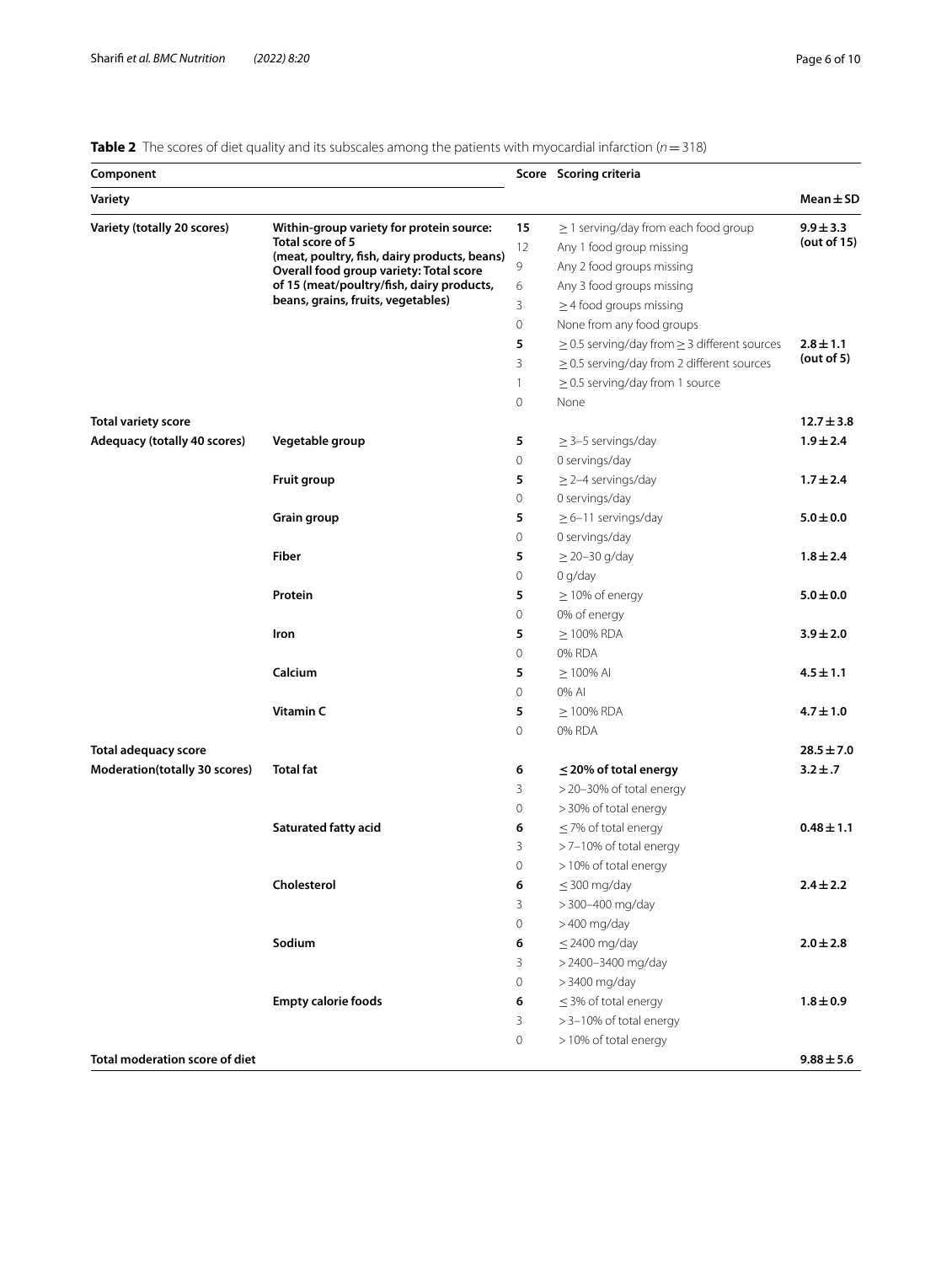#### **Table 2** (continued)

| Component                                            |                                     |                | Score Scoring criteria                                                                      |               |
|------------------------------------------------------|-------------------------------------|----------------|---------------------------------------------------------------------------------------------|---------------|
| Variety                                              |                                     |                |                                                                                             | $Mean \pm SD$ |
| <b>Balanced diet(totally 10 scores)</b>              | Macronutrient ratio (carbohydrates: | 6              | 55-65:10-15:15-25                                                                           | $5.7 \pm 0.7$ |
|                                                      | proteins: fat)                      | $\overline{4}$ | 52 to $<$ 55 or $>$ 65 to 68: 9 to $<$ 10 or $>$ 15 to 16:<br>13 to > 15 or > 25 to 27      |               |
|                                                      |                                     | $\overline{2}$ | $50$ to $52$ or $>68$ to $70:8$ to $< 9$ or $> 16$ to $17:$<br>12 to $<$ 13 or $>$ 27 to 30 |               |
|                                                      |                                     | $\circ$        | Other                                                                                       |               |
|                                                      | Fatty acid ratio                    | 4              | P:S ratio $1-1.5$ and M:S ratio $1-1.5$                                                     | $2.1 \pm 0.9$ |
|                                                      |                                     | 2              | P:S 0.8 to < 1 or > 1.5 to 1.7 and M:S 0.8 to < 1<br>or $> 1.5$ to 1.7                      |               |
|                                                      |                                     | $\Omega$       | Other                                                                                       |               |
| <b>Total balanced diet score</b>                     |                                     |                |                                                                                             | $7.8 \pm 1.1$ |
| The patients' total diet scores (totally 100 scores) |                                     |                |                                                                                             | $58 \pm 12.2$ |

<span id="page-6-0"></span>**Table 3** The associations between the total diet quality and risk factors of cardiovascular diseases

| Parameter                         | Linear regression      |                               |                                                 |         |
|-----------------------------------|------------------------|-------------------------------|-------------------------------------------------|---------|
|                                   | Crud Beta <sup>a</sup> | Coefficient Beta <sup>a</sup> | <b>Standard Error of</b><br><b>Coefficients</b> | P-value |
| BMI ( $kg/m2$ )                   | 0.15                   | .141                          | 0.144                                           | 0.009   |
| Waist circumference (centimeters) | $-0.43$                | $-0.304$                      | .071                                            | < 0.001 |
| LDL-cholesterol (mg/dl)           | $-0.19$                | $-0.249$                      | .030                                            | < 0.001 |
| Total cholesterol (mg/dl)         | $-0.13$                | $-0.164$                      | .022                                            | 0.002   |
| HDL-cholesterol (mg/dl)           | 0.27                   | 0.182                         | .182                                            | 0.001   |

<sup>a</sup> Adjusted for blood pressure, physical activity per week, education level, smoking status, and energy intake per kilocalories. BMI was controlled for all covariates, except for BMI. Multiple Linear regression model and backward elimination method were used

*LDL* low density lipoprotein, *HDL* high density lipoprotein, *BMI* body mass index

 $[27, 28]$  $[27, 28]$  $[27, 28]$  $[27, 28]$  The results of the present study indicated that WC and BMI were signifcantly related to the diet qual-ity (Table [3](#page-6-0)). WC could play a more efficient role in the elucidation of obesity-related health risks  $[29]$  $[29]$ . This was partially in agreement with the results obtained by Dara J Ford, reporting that diet quality was signifcantly higher among overweight individuals, but lower among obese ones [\[30](#page-9-9)]. Yet, this was partly on the contrary to the results of the study by Kala Sundararajan, which demonstrated that diet quality was associated with lower BMI only in obese individuals [[31\]](#page-9-10).

The present study results revealed a significant association between BMI and the moderation subscale (Table [4\)](#page-7-0). On the other hand, WC showed signifcant associations with the moderation and adequacy subscales. This might be due to the effects of the components of the adequacy subscale (fruits, vegetables, grain group, fber, and protein) on decreasing the visceral fat. The previous studies indicated that increased consumption of fruits, vegetables, grain group, fber, and protein was negatively associated with BMI and WC [[32,](#page-9-11) [33](#page-9-12)]. Hence, it seems that increasing the scores of the moderation, adequacy, and balanced diet subscales could be helpful in the improvement of WC as a CHD risk factor. However, the current study results revealed no signifcant relationship between BMI and WC, and the variety subscale. In contrast, Fernandez et al. showed that high dietary variety was associated with higher BMI among children  $[14]$  $[14]$ . This discrepancy might be attributed to the diference in the populations under investigation. In addition, a previous study revealed an association between lipid profles and diet quality measured by the healthy eating index  $[34]$  $[34]$ . The results of the current study demonstrated that 31%, 44.7%, and 64% of the participants had abnormal LDL-C, cholesterol, and TG levels, respectively.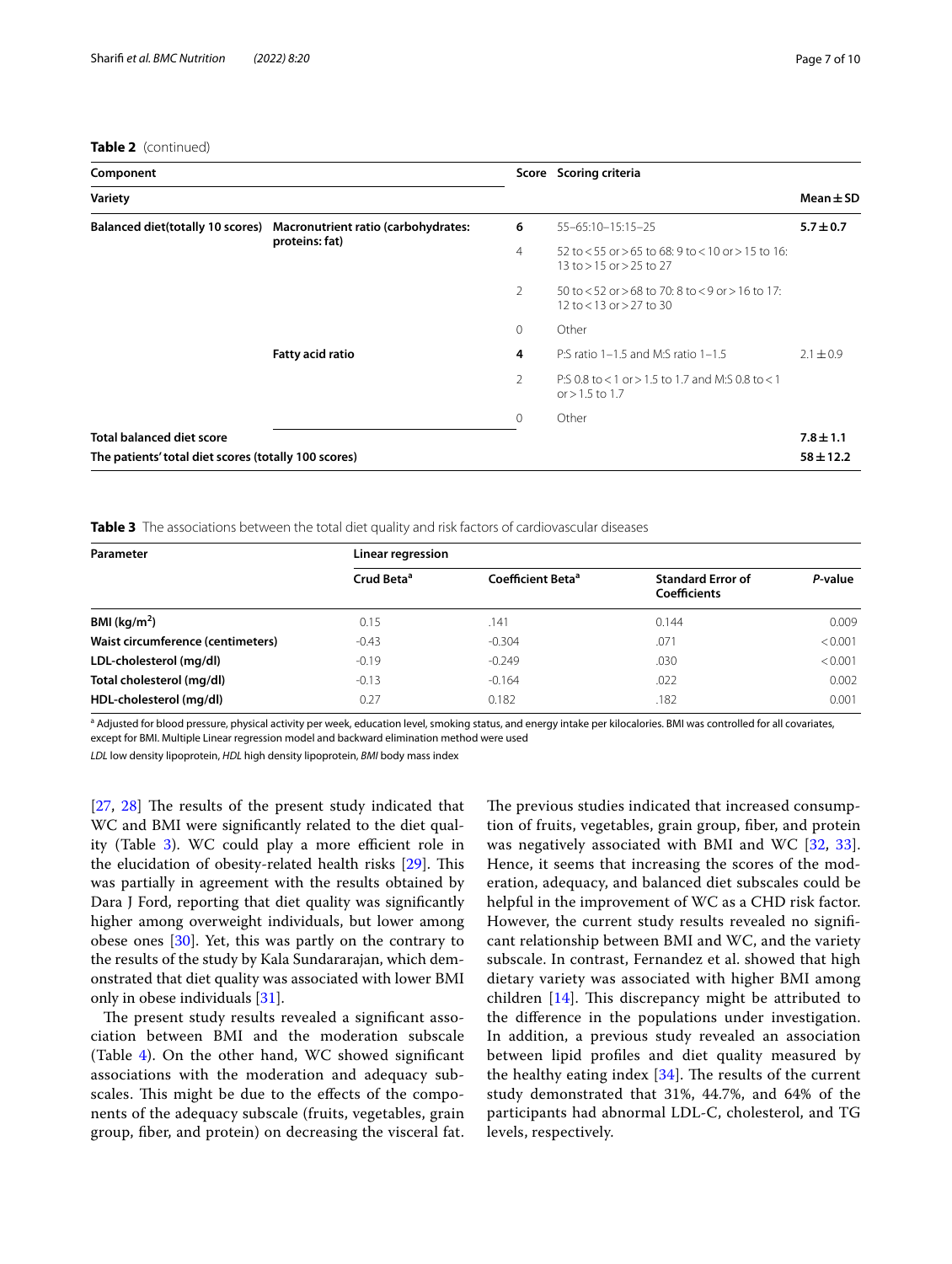| Parameters                        | Variety          |         |       | Adequacy         |         |            | Moderation       |         |             | Balanced diet    |         |       |
|-----------------------------------|------------------|---------|-------|------------------|---------|------------|------------------|---------|-------------|------------------|---------|-------|
|                                   | Coefficient Beta | P-value | š     | Coefficient Beta | P-value | <b>SEC</b> | Coefficient Beta | P-value | 33          | Coefficient Beta | P-value | š     |
| $BMI$ (kg/m <sup>2</sup> )        |                  |         |       | 0.110            | 0.064   | 0.090      | 0.150            | 0.008   | 0.070       |                  |         |       |
| Maist circumference (centimeters) |                  |         |       | $-0.260$         | 0.001   | 0.040      | $-0.280$         | 0.001   | 0.03        |                  |         |       |
| LDL-cholesterol (mg/dl)           | (0.07)           | 0.001   | 0.010 | $-0.160$         | 0.005   | 0.020      | $-0.21$          | 0.001   | 0.01        | $-0.210$         | 0.001   | 0.003 |
| Total cholesterol (mg/dl)         |                  |         |       | $-0.170$         | 0.003   | 0.010      | $-0.100$         | 0.075   | 0.010       | 0.120            | 0.052   | 0.002 |
| Triglyceride (mg/dl)              | 0.16             | 0.008   | 0.004 |                  |         |            |                  |         |             |                  |         |       |
| HDL-cholesterol (mg/dl)           | 0.19             | 0.001   | 0240  | 0.110            | 0.036   |            | 0.040 0.150      | 0.005   | 0.030 0.140 |                  | 0.016   | 0.010 |

<span id="page-7-0"></span>

|   | in the state                                    |
|---|-------------------------------------------------|
|   |                                                 |
|   |                                                 |
|   |                                                 |
|   |                                                 |
|   |                                                 |
|   |                                                 |
|   |                                                 |
|   |                                                 |
|   |                                                 |
|   |                                                 |
|   |                                                 |
|   |                                                 |
|   |                                                 |
|   |                                                 |
|   |                                                 |
|   |                                                 |
|   |                                                 |
|   |                                                 |
|   | こりょうこうこうきょう てろっ りつこう<br>うちここ                    |
|   |                                                 |
|   |                                                 |
|   |                                                 |
|   |                                                 |
|   |                                                 |
|   | 5<br>)<br>-                                     |
|   |                                                 |
|   |                                                 |
|   |                                                 |
|   |                                                 |
|   |                                                 |
|   |                                                 |
|   |                                                 |
|   |                                                 |
|   |                                                 |
|   |                                                 |
|   |                                                 |
|   |                                                 |
|   | ׇ֚֬֓֕֓֡֡                                        |
|   |                                                 |
|   |                                                 |
|   |                                                 |
|   |                                                 |
|   |                                                 |
|   |                                                 |
|   |                                                 |
|   | ֖֖֪֪ׅ֪֪֦֚֚֚֚֚֚֚֚֚֚֚֡֝֝֝֬֝֓֬֝֬֝֬֝֓֬֝֬֝֓֝֬֝֓֝֬֝֓֬ |
|   |                                                 |
|   | $\vdots$                                        |
|   |                                                 |
|   |                                                 |
|   | )<br>}<br>}                                     |
|   |                                                 |
|   |                                                 |
|   |                                                 |
|   |                                                 |
|   | )<br> <br>                                      |
|   |                                                 |
|   |                                                 |
|   |                                                 |
|   | ころ 十つこう りとす とうりこうりょう                            |
|   |                                                 |
|   |                                                 |
|   |                                                 |
|   |                                                 |
|   |                                                 |
|   |                                                 |
| j |                                                 |
|   |                                                 |
|   |                                                 |
|   |                                                 |
|   |                                                 |
|   | $Table 4$ The                                   |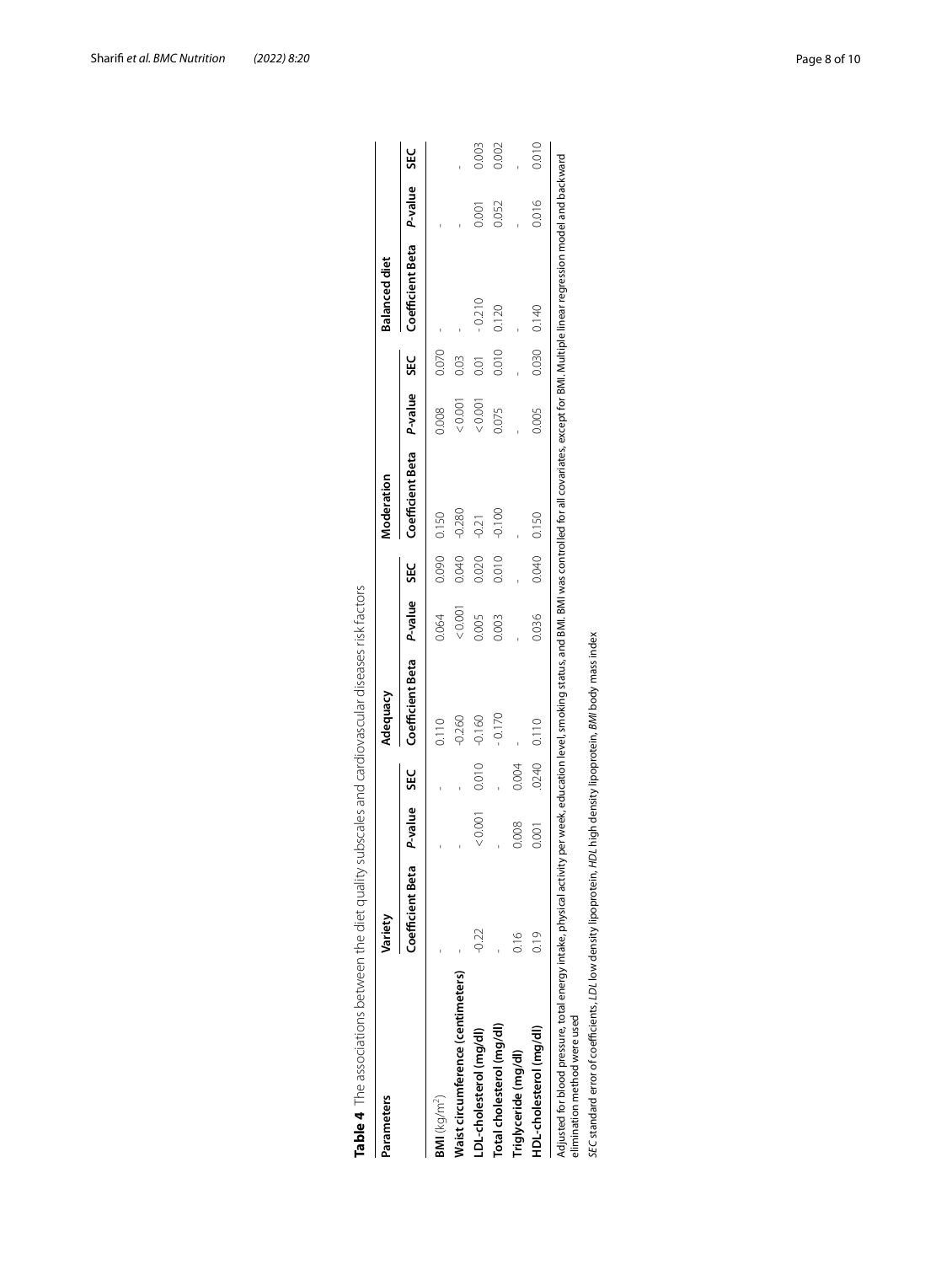## **Conclusion**

This study aimed to determine the relationships between dietary variety, adequacy, moderation, and balanced diet as diet quality indices and cardiovascular risk factors among patients with MI. The findings revealed that dietary quality was relatively poor amongst the patients, and all the cardiovascular risk factors were related to dietary quality subscales such as variety, adequacy, moderation, and blanched diet indices. To promote secondary prevention in patients with MI, professional health workers need more detailed information about diet quality to improve the risk factors in clinical practice.Tus, as a secondary prevention approach, improvement of the variation, moderation, and adequacy subscales should be taken into consideration in MI patients' training and consultation. Overall, it seems that diet recommendation based on diet quality can be helpful in practice to improve the CHD risk factors.

#### **Acknowledgements**

The authors are grateful for the manager and personnel of Al-Zahra and Kowsar hospitals, Shiraz, Iran. Thanks also go to Ms. Afsaneh Keivanshekouh at the Research Improvement Center of Shiraz University of Medical Sciences for improving the use of English in the manuscript. Furthermore, the authors are grateful to the Hossein Molavi Vardanjani duo for helping to improve the statistical analysis.

#### **Authors' contributions**

Mohammad Hossein Sharif contributes ideas, concepts, and proposal drafting. Each named author has substantially contributed to conducting the data collection and analysis, or preparation of the manuscript. Each of the authors confrms that this manuscript has not been previously published and is not currently under consideration by any other journal. The authors read and approved the fnal manuscript.

#### **Funding**

No received specifc funding or grant for our study.

#### **Availability of data and materials**

Data is available from the corresponding author on request**,** mhsharif1350@ gmail.com

Data is available if needed.

#### **Declarations**

#### **Ethics approval and consent to participate**

All of the authors have approved the contents of this paper and have agreed to the submission policies. This study was performed in accordance with the Helsinki Declaration of 1964 and its later amendments. This study was approved by Shiraz University of Medical Sciences Local Ethics Committee by the code: IR.SUMS.REC. 94/01/84/10175. Written informed consent forms for taking part in the research were also obtained from all participants.

#### **Competing interests**

Additionally, to the best of our knowledge, the named authors have no confict of interest, fnancial or otherwise.

#### **Consent for Publication**

Not Applicable**.**

#### **Author details**

<sup>1</sup> Research Center for Traditional Medicine and History of Medicine, Shiraz University of Medical Sciences, Shiraz, Iran. <sup>2</sup> Department of Cardiology, School of Medicine, Shiraz University of Medical Sciences, Shiraz, Iran. <sup>3</sup> School of Nutrition and Food Sciences, Shiraz University of Medical Sciences, Shiraz, Iran.

Received: 16 October 2021 Accepted: 28 February 2022<br>Published online: 08 March 2022

#### **References**

- <span id="page-8-0"></span>1. Kotseva K, De Backer G, De Bacquer D, Rydén L, Hoes A, Grobbee D, et al. Lifestyle and impact on cardiovascular risk factor control in coronary patients across 27 countries: Results from the European Society of Cardiology ESC-EORP EUROASPIRE V registry. European journal of preventive cardiology. 2019:2047487318825350.
- <span id="page-8-1"></span>2. Li S, Chiuve SE, Flint A, Pai JK, Forman JP, Hu FB, et al. Better diet quality and decreased mortality among myocardial infarction survivors. JAMA Intern Med. 2013;173(19):1808–19.
- <span id="page-8-2"></span>3. Andersen JR, Søgnen E, Natvig GK. Diet quality in 116 Norwegian men and women with coronary heart disease. Eur J Cardiovasc Nurs. 2006;5(3):244–50.
- <span id="page-8-3"></span>4. Ferranti R, Antoci M, Giorgianni G, Nolfo F, Rametta S, Currenti W, et al. Diet quality evaluated with the DQI-I and adherence to the Mediterranean diet in a Mediterranean sample of adolescents. Mediterr J Nutr Metab. 2016;9(2):137–47.
- <span id="page-8-4"></span>5. Thorning TK, Raziani F, Astrup A, Tholstrup T, Raben A. Reply to P Marckmann. Am J Clin Nutr. 2016;103(1):292–3.
- <span id="page-8-5"></span>6. Siri-Tarino PW, Sun Q, Hu FB, Krauss RM. Meta-analysis of prospective cohort studies evaluating the association of saturated fat with cardiovascular disease. The American journal of clinical nutrition. 2010:ajcn. 27725
- 7. Mente A, de Koning L, Shannon HS, Anand SS. A systematic review of the evidence supporting a causal link between dietary factors and coronary heart disease. Arch Intern Med. 2009;169(7):659–69.
- <span id="page-8-6"></span>8. Skeaff CM, Miller J. Dietary fat and coronary heart disease: summary of evidence from prospective cohort and randomised controlled trials. Ann Nutr Metab. 2009;55(1–3):173–201.
- <span id="page-8-7"></span>9. Siri-Tarino PW, Sun Q, Hu FB, Krauss RM. Saturated fatty acids and risk of coronary heart disease: modulation by replacement nutrients. Curr Atheroscler Rep. 2010;12(6):384–90.
- <span id="page-8-8"></span>10. Mozafarian D, Rimm EB, Herrington DM. Dietary fats, carbohydrate, and progression of coronary atherosclerosis in postmenopausal women. Am J Clin Nutr. 2004;80(5):1175–84.
- <span id="page-8-9"></span>11. Gil A, Victoria de Martinez E, Olza J. Indicators for the evaluation of diet quality. Nutr Hosp. 2015;31(Supl 3):128–44.
- <span id="page-8-10"></span>12 Carvalho KMBD, Dutra ES, Pizato N, Gruezo ND, Ito MK. Diet quality assessment indexes. Revista de Nutrição. 2014;27(5):605–17.
- <span id="page-8-12"></span>13. Kim S, Haines PS, Siega-Riz AM, Popkin BM. The Diet Quality Index-International (DQI-I) provides an efective tool for cross-national comparison of diet quality as illustrated by China and the United States. J Nutr. 2003;133(11):3476–84.
- <span id="page-8-11"></span>14. Fernandez C, Kasper NM, Miller AL, Lumeng JC, Peterson KE. Association of dietary variety and diversity with body mass index in US preschool children. Pediatrics. 2016:peds. 2015–307.
- <span id="page-8-13"></span>15. Daneshzad E, Larijani B, Azadbakht L. Diet quality indices and cardiovascular diseases risk factors among diabetic women. J Sci Food Agric. 2019;99(13):5926–33.
- <span id="page-8-14"></span>16. Rodríguez-Ortiz D, Reyes-Pérez A, León P, Sánchez H, Mosti M, Aguilar-Salinas CA, et al. Assessment of two diferent diagnostic guidelines criteria (National Cholesterol Education Adult Treatment Panel III [ATP III] and International Diabetes Federation [IDF]) for the evaluation of metabolic syndrome remission in a longitudinal cohort of patients undergoing Roux-en-Y gastric bypass. Surgery. 2016;159(4):1121–8.
- <span id="page-8-15"></span>17. Shay LE, Shobert JL, Seibert D, Thomas LE. Adult weight management: translating research and guidelines into practice. J Am Acad Nurse Pract. 2009;21(4):197–206.
- <span id="page-8-16"></span>18. Grossniklaus DA, O'Brien MC, Clark PC, Dunbar SB. Nutrient intake in heart failure patients. J Cardiovasc Nurs. 2008;23(4):357.
- <span id="page-8-17"></span>19. Mirmiran P, Esfahani FH, Mehrabi Y, Hedayati M, Azizi F. Reliability and relative validity of an FFQ for nutrients in the Tehran Lipid and Glucose Study. Public Health Nutr. 2010;13(05):654–62.
- <span id="page-8-18"></span>20. Mehran M. The association between diet quality indices and obesity: Tehran Lipid and Glucose Study. Arch Iran Med. 2012;15(10):599.